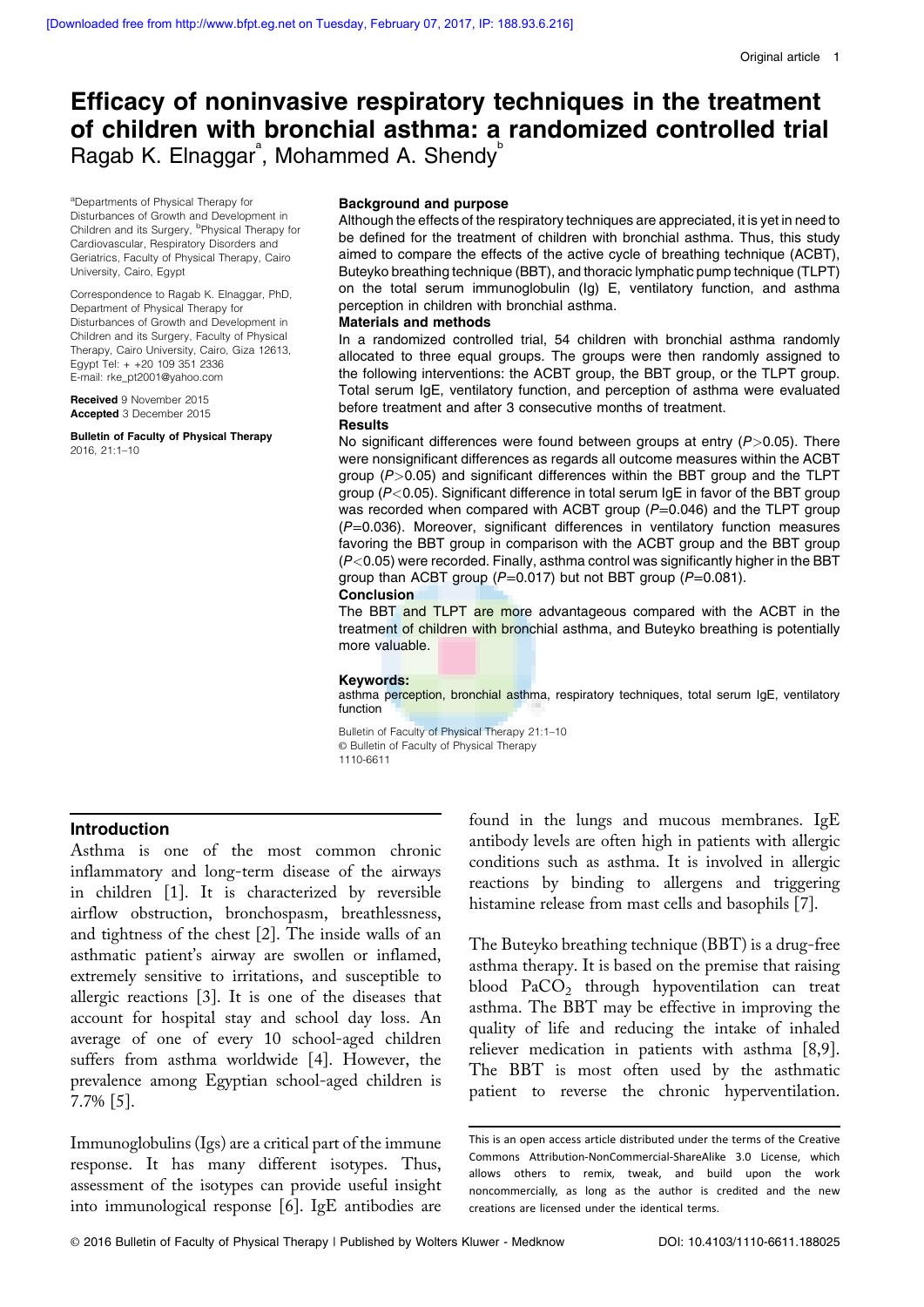#### 2 Bulletin of Faculty of Physical Therapy

Several studies claimed the beneficial effects of Buteyko breathing in asthmatic patients [10,11], but these studies only reported the trends toward improvement or were being uncontrolled. Moreover, the favoring effects of the BBT were presented in two randomized controlled trials compared with other types of breathing and relaxation techniques [12,13]. Hassan et al. [14] concluded that the BBT significantly reduces the severity of symptoms (activity limitation, shortness of breathing, and wheezing) and significantly increases peak expiratory flow (PEF) rate. Conversely, a cross-sectional controlled trial by Cooper et al. [15] conducted on 51 individuals with symptomatic asthma showed no significant improvement when they used the BBT. In addition, Courtney and Cohen [16] recorded a negative correlation between breathholding time and tidal carbon dioxide, contradictory to the claims of the BBT.

The active cycle of breathing technique (ACBT) is commonly used to promote airway clearance and prevent further deterioration of lung function [17]. The ACBT requires active participation of the patients and it can be adopted for patients with different diseases [18]. Previous studies by Savci et al. [19] and Wilson et al. [20] indicated that the ACBT is an effective treatment for improving pulmonary function airway clearance in patients with chronic obstructive lung diseases.

The pulmonary function is dependent on the distensibility of the airways and mobility of the chest [21]. In patients with asthma, the bronchospasm increases the workload on the respiratory muscles, reduces the mobility of the thoracic cage, and totally changes the thoracic compliance and limits the forced expiratory volume (FEV) of the lung. Therefore, any treatment regimen that helps in restoring the function and mobility of the thoracic cage should enhance ventilation and pulmonary function. The thoracic lymphatic pump technique (TLPT) is a combination of compressive force applied to the chest and respiration to create pressure differences between abdominal and thoracic cavities [22]. It can potentially improve lymphatic and venous return toward the heart and enhance deeper diaphragmatic breathing by limiting the upper chest movement and directly affects the volume of air that enters the lung [23,24].

Despite the benefits of the noninvasive respiratory techniques, the use of these exercise modes in the treatment of children with bronchial asthma is currently insufficient and its clinical effects not yet justified. Therefore, the present study aimed to compare the effects of ACBT, BBT, or TLPT on total serum IgE, ventilatory function, and asthma perception in children with bronchial asthma.

# Materials and methods Study design

A prospective, randomized controlled study was conducted in Abu El-Rish Pediatric Hospital, Faculty of Medicine, Cairo University. All children were conveniently selected from Abu El-Rish Pediatric Hospital and Al-Abasia Chest Hospital. The study procedures are in accordance with the local standards, and written informed consent was obtained from all children or their legal guardians.

## **Participants**

Children were recruited from September 2014 to April 2015. All children were screened before inclusion by measuring the predicted value of the ratio of forced expiratory volume in the first second to the forced vital capacity ( $\rm FEV_1/FVC$ ) [25]. The children were referred to the study if the value of  $\rm FEV_1/\rm FVC$  was more than 60 and less than 80. Furthermore, children were included if they were between 8 and 14 years of age and were diagnosed as having mild or moderate asthma based on the predicted value of PEF (PEF >60 and <80). Exclusion criteria included chronic sinusitis, chronic chest problem that affects ventilatory functions, besides asthma, congenital heart diseases, costovertebral fractures, spinal deformities, medications, or other significant health problems that may affect the results of the study and/or have an impact on their safe participation in the study and/or significantly impairs their cognitive function.

Children were randomly assigned to three equal groups (ACBT, BBT, and TLPT) of equal numbers; 18 children were allocated to each group using an independent person who was asked to pick up one of the sealed envelopes that contained numbers created by random number generator. Permuted block randomization with a fixed block size was used to ensure allocation of equal numbers in each group; each block had a sequence of six consecutively numbered nonpellucid closed envelopes. When each child was enrolled in the study, the next envelope in sequence was then opened.

# Procedures

The primary outcome measure of this study was the ventilatory function in terms of percentage of predicted values of FVC,  $FEV_1$ ,  $PEF$ , forced expiratory flow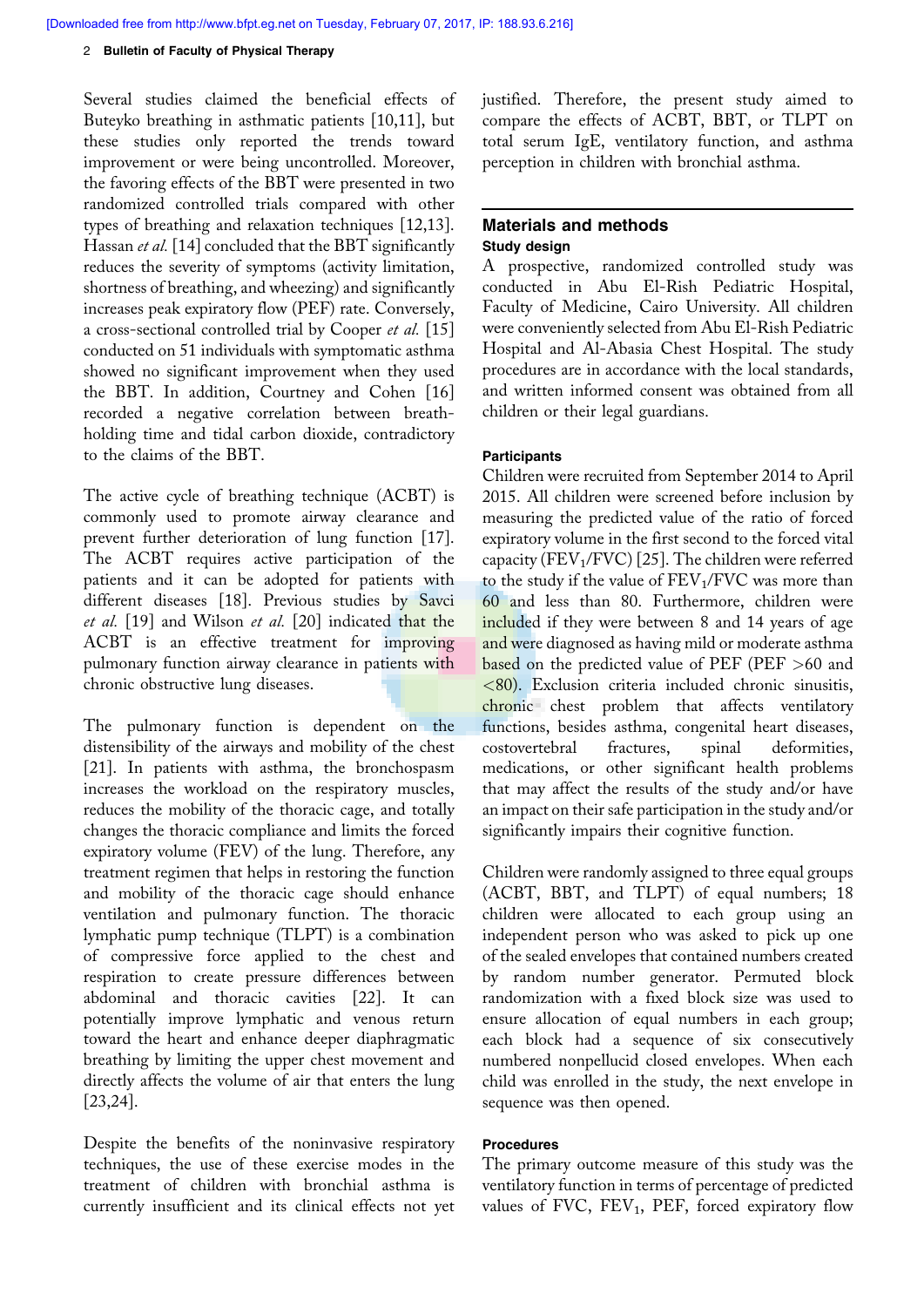from 25 to 75% of vital capacity (FEF<sub>25–75%</sub>), and the ratio of  $\rm FEV_1/FVC$ . The ventilatory function was measured using the Master Screen IOS spirometer, 1999 (Jaeger, Würzburg, Germany). Each child was instructed to adopt a comfortable sitting. With lips closed firmly on the spirometer disposable mouth piece, initially, the child was asked to breathe normally. After a few breaths, each child was asked to breathe in maximally and then breathe out forcefully. Three trials were allowed, and the largest value obtained from the three executions was used for final analysis.

The secondary outcome measures included total serum IgE levels and childhood asthma control test (C-ACT). Total serum IgE levels were measured using a fully automated immunoassay enzyme-linked immunosorbent assay analyzer, 2000 (TKA, Lacchiarella (Milan), Italy). A blood sample was drawn from the antecubital or dorsal metacarpal veins. The analysis was repeated twice, before and after intervention, to determine the IgE levels. Values of total serum IgE were reported in international units per milliliters (IU/ml).

Asthma control was measured using the C-ACT. It is a seven-item scale that was used to address the last 4 weeks. It consists of two parts [26]. One part is completed by the child and includes four questions as regards the child's perception of asthma, activity limitation, coughing, and night awakening. Each question had four response choices, of which the child had to choose one response. Each response is assigned a specific score. However, the second part comprises three questions as regards daytime complaints, daytime wheezing, and night-time awakening completed by the parents or caregivers and included six response choices. The total scores were calculated from the sum scores of the seven items (0 is the least asthma control score and 27 is the optimal asthma control score with a cutoff point of less than or equal to 19 that indicates poor asthma control) [27].

All outcome measures were assessed for the three groups at entry (before treatment) and after 3 consecutive months (post-treatment).

# **Treatment**

Children in the ACBT group were treated with the ACBT. Treatment was conducted by three welltrained physical therapists throughout the treatment period. The treatment consisted of three phases: (a) the relaxed breathing control phase (four to six breaths); (b) the thoracic expansion phase (three to four expansion exercises); and (c) the forced expiration phase (four to six breaths combined with two or three huffs). Once the therapist ensured that there were no signs of exhaustion and the children were breathing comfortably, each child was positioned in a comfortable sitting position and was instructed to actively participate in each phase of treatment [28]. In phase 1, children were instructed to place their hands on their abdomen, breathe in gently feeling their hands rise and breathe out gently and slowly. In phase 2, they were asked to breathe in deeply with relaxed shoulders and upright sitting to expand their chest as far as possible, hold the breath for 3 s, and then finally let the breath out gently. In phase 3, short, sharp breathe out through an open mouth was allowed (Fig. 1). The treatment was applied once/day under supervision, and the duration of each session was determined according to the patient's tolerance, but was kept for 30 min with intervals of rest [18].

Children in the BBT group were treated with the BBT. Children were instructed to adopt a comfortable sitting position with relaxed shoulders and supported back. The BBT was taught to children in three steps. (a) The breathing pause control test: in this test, they were asked to take in a small breath for 2 s, followed by 3 s breathe out. Thereafter, with empty lungs, each child was asked to close the nose and count how long they can comfortably hold breath before they need to breathe in again. Finally, the children released the nose and took a small breath for 2s as they did before the control pause, especially in the first breath intake after pausing their breath. (b) The shallow breathing technique: in a comfortable sitting position, children learned to monitor their breathing by slightly breathing in just to fill the tip of the nostrils and breath very gently such that a piece of paper in front of the nose could not move. They learned to monitor their breath by feeling the warmth of air





Phase 1: Steps 1 and 2. Repeated for 4-6 breaths, Phase2: Steps 3and 4. Repeated for 4-6 breaths, Phase 3: Steps 5 and 6, Repeated for 4-6 breaths

Active cycle of breathing technique.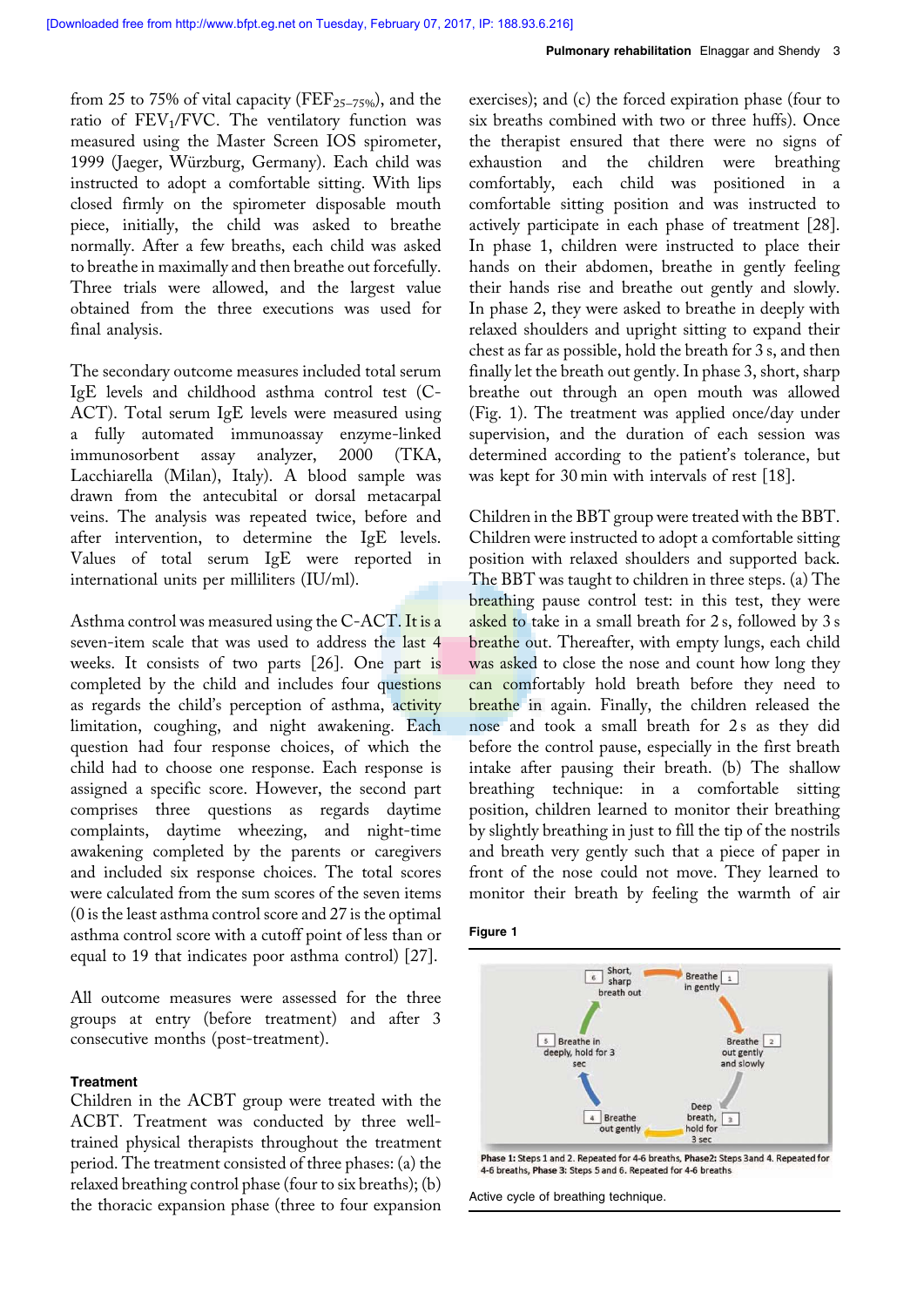[Downloaded free from http://www.bfpt.eg.net on Tuesday, February 07, 2017, IP: 188.93.6.216]

#### 4 Bulletin of Faculty of Physical Therapy

during exhalation with a finger horizontally placed on the upper lip, a little away from the nostrils, to avoid blocking of breathing. They were asked to concentrate to calm down breath to decrease the amount of warm air so that they can feel the need for air. The need for air should be maintained for about 2–3 min. (c) The children were asked to perform breathing pause control followed by shallow reduced breathing for 2–3 min, and then 2 min of relaxed, normal breathing was allowed (Fig. 2). This breathing cycle was repeated three times per session [14,29].

Children in the TLPT group were treated with the TLPT. Children were made to lie in the supine position, with the therapist standing at the head of the table facing children. The therapist's hands were placed bilaterally on the patient's chest, with the thenar eminence on the upper rib infraclavicular and the other fingers fanned on the upper chest and the pectoral region. A posterior and caudal compression was applied to the chest. Thereafter, the children were asked to breathe in deeply while the therapist maintained the compressive force equal to the force applied by the thoracic cage, to allow full inspiration and to avoid unnecessary discomfort. Once the expiration was begun, the therapist applied a rapid and rhythmic vibratory force to the chest. When

Figure 2

expiration ended and inspiration started again, the compressive force was maintained. The technique was repeated for a total of five maximal inspirations and five oscillatory chest compressions. In the sixth breath, the chest compression force was released gradually to allow full inspiration [23].

For the three groups, treatment duration was determined according to patient's tolerance, but maintained for about 30 min with intervals of rest. The treatment was conducted three times per week for 3 consecutive months. Children and parents were knowledgeable about the administered treatment before they started after allocation to the groups.

## Sample size calculation

The sample size was initially calculated using G\*power (version 3.0.10, Neu-Isenburg, Germany) to determine the number of children in each group. Estimates of means of the predicted value of FVC were collected from a pilot study conducted on 12 asthmatic children who received the same interventions in three groups. One-way analysis of variance,  $\alpha$  level 0.05, power desired was 95%. These assumptions created a total sample size of 39 children. The sample size increased to 54 to account for dropout rates.



Buteyko breathing technique [29].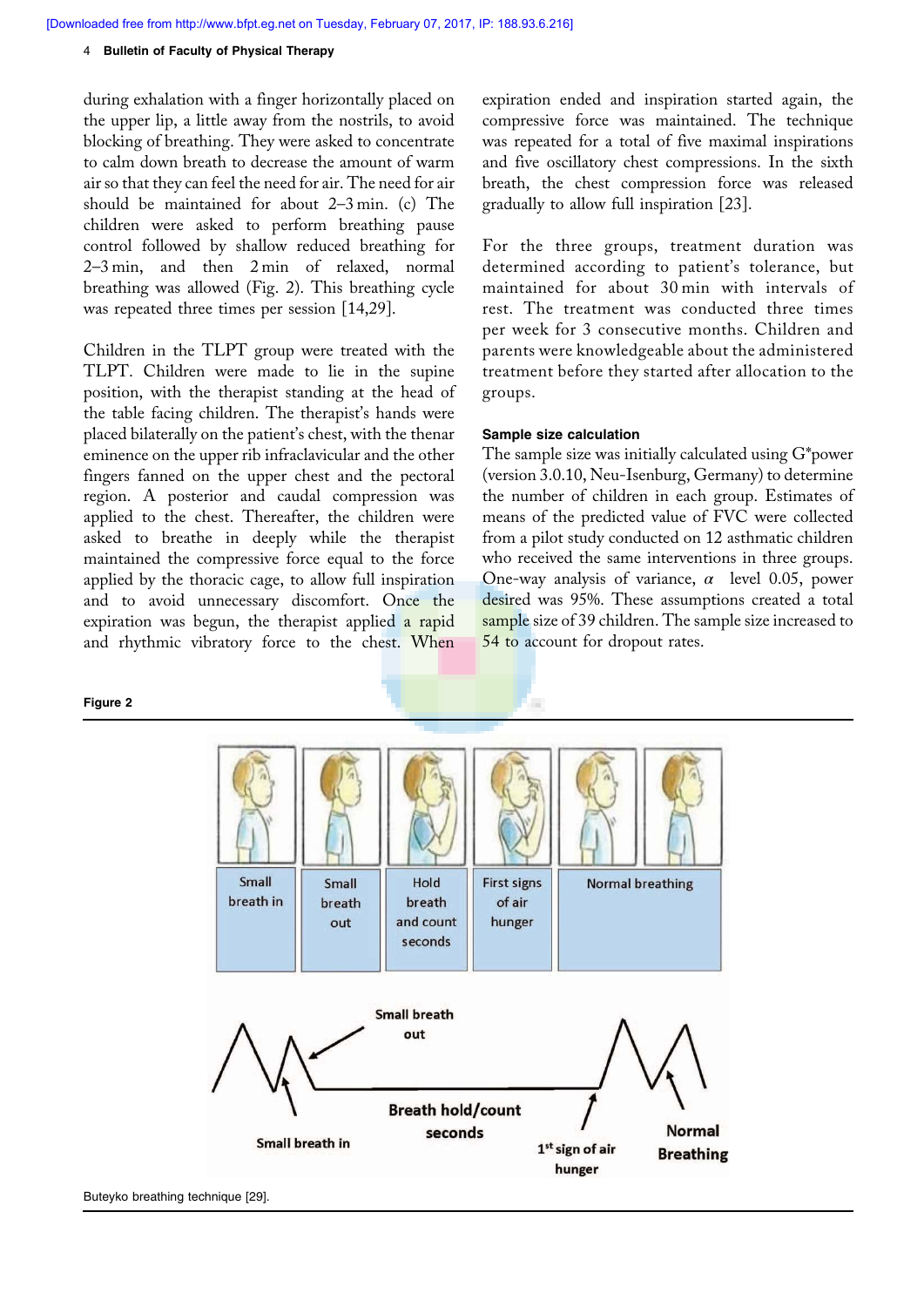## Statistical analysis

Descriptive statistics (mean and SD) were computed for all data. The Kolmogorov–Smirnov test of normalitywas conducted to test how likely the pretreatment outcome measures were normally distributed. The variables of interestwere the total serum IgE, PEF, and perceptionof asthma. Consequently, one-way analysis of variance (ANOVA) test was used to compare the pre and post treatment levels of total serum IgE between groups, and the post-hoc Bonferroni test was used for pairwise comparison of the post-treatment outcomes that revealed significant differences. Moreover, paired sample *t*-test was used to compare the pretreatment and post-treatment mean values of IgE level within each group. Regarding the ventilatory function measures (FVC, FEV<sub>1</sub>, PEF, FEF<sub>25–75%</sub>, and FEV<sub>1</sub>/ FVC) and the outcomes of C-ACT. The Kruskal–Wallis H-test was conducted to compare the pretreatment and post-treatment mean values between groups, and pairwise comparison between groups was assessed using the Mann–Whitney U-test. However, comparison within each group was computed using the Wilcoxon signed-rank test. The effect size within group was calculated on the basis of the mean differences using Cohen's *d* formula:  $\left(d = \overline{X} - \frac{\overline{X}}{S_{\text{pogled}}} \right)$ , where  $\overline{X_1} - \overline{X_2}$ represents the mean difference of the pretreatme<mark>nt and</mark> post-treatment outcome measures and S<sub>pooled</sub> refers to the pooled SD; effect size of 0.2–0.3 was considered a small effect, around 0.5 a medium effect, and effect size of 0.8 or more a large effect. The effect size between groups based on variance was calculated using  $\eta^2$  equation  $\left(\eta^2 = \frac{\text{SS}_{\text{treatment}}}{\text{SS}_{\text{total}}}\right)$  , where SS refers to the sum of squares, the percentage of the effect size due to treatment calculated by  $(\eta^2 \times 100)$ . The level of significance for all statistical tests was set at P-value less than 0.05. All statistical measures were performed using the statistical package for social sciences, version 20 for windows.

## **Results**

A total of 71 children were assessed for eligibility. Of them 54 children were conveniently selected to participate in the study. They were randomized to three equal groups (Fig. 3).

There were no statistically significant differences at entry as regards age, weight, height, and BMI (Table 1).

## Test of normality

We hypothesized that all pretreatment outcome measures of total serum IgE, PEF, and perception of asthma were not normally distributed. Data analysis indicated that the pretreatment values of total serum IgE and PEF were likely to be normally distributed and the null hypothesis was rejected  $(P=0.173$  and 0.419, respectively). However, perception of asthma was unlikely to be normally distributed  $(P=0.003)$ .

#### Total serum immunoglobulin E

There were no significant differences between all groups at the entry level. Comparison within groups revealed no significant differences between the pretreatment and post-treatment mean values of total serum IgE level within the ACBT group and the TLPT group, whereas there was a significant difference within the BBT group (Table 2). Significant differences were indicated between groups after treatment. The recorded post-treatment difference was in favor of the BBT group compared with the ACBT group ( $P=0.046$ ) and the TLPT group  $(P=0.036)$ .

#### Ventilatory functions

There were no statistically significant differences in the mean values of the percentage of predicted values of  $FVC$ ,  $FEV_1$ ,  $PEF$ ,  $FEF_{25-75\%}$ , and  $FEV_1/FVC$  at baseline (Table 3). The post-treatment mean values of FVC,  $\text{FEV}_1$ ,  $\text{PEF}$ ,  $\text{FEF}_{25-75\%}$ , and  $\text{FEV}_1/\text{FVC}$  are presented in Table 4. The data indicated significant differences between the three groups as regards all outcome measures. The post-treatment difference in FVC between groups was noted on comparing the ACBT group with the BBT group favoring the BBT group  $(P=0.001)$ , with no differences between the ACBT group and the TLPT group  $(P=0.051)$  or between the BBT group and the TLPT group (P=0.074). As regards post-treatment differences in  $FEV<sub>1</sub>$ , there were significant differences in favor of the BBT group when compared with the ACBT group  $(P=0.001)$  and the TLPT group  $(P=0.010)$ . Pairwise comparison of the mean values of PEF after treatment indicated significant differences favoring the BBT group when compared with the ACBT group  $(P=0.029)$  or the TLPT group  $(P=0.030)$ , with no significant differences between the ACBT group and the TLPT group  $(P=0.815)$ . Post-treatment differences in  $\text{FEF}_{25-75\%}$  were found between the ACBT group and the BBT group  $(P=0.007)$  in favor of the BBT group, and between the ACBT group and the TLPT group, favoring the TLPT group  $(P=0.008)$ . However, there were no significant differences between the BBT group and the TLPT group  $(P=0.863)$ . Finally, pairwise comparison of the post-treatment mean values of FEV<sup>1</sup> /FVC indicated a statistically significant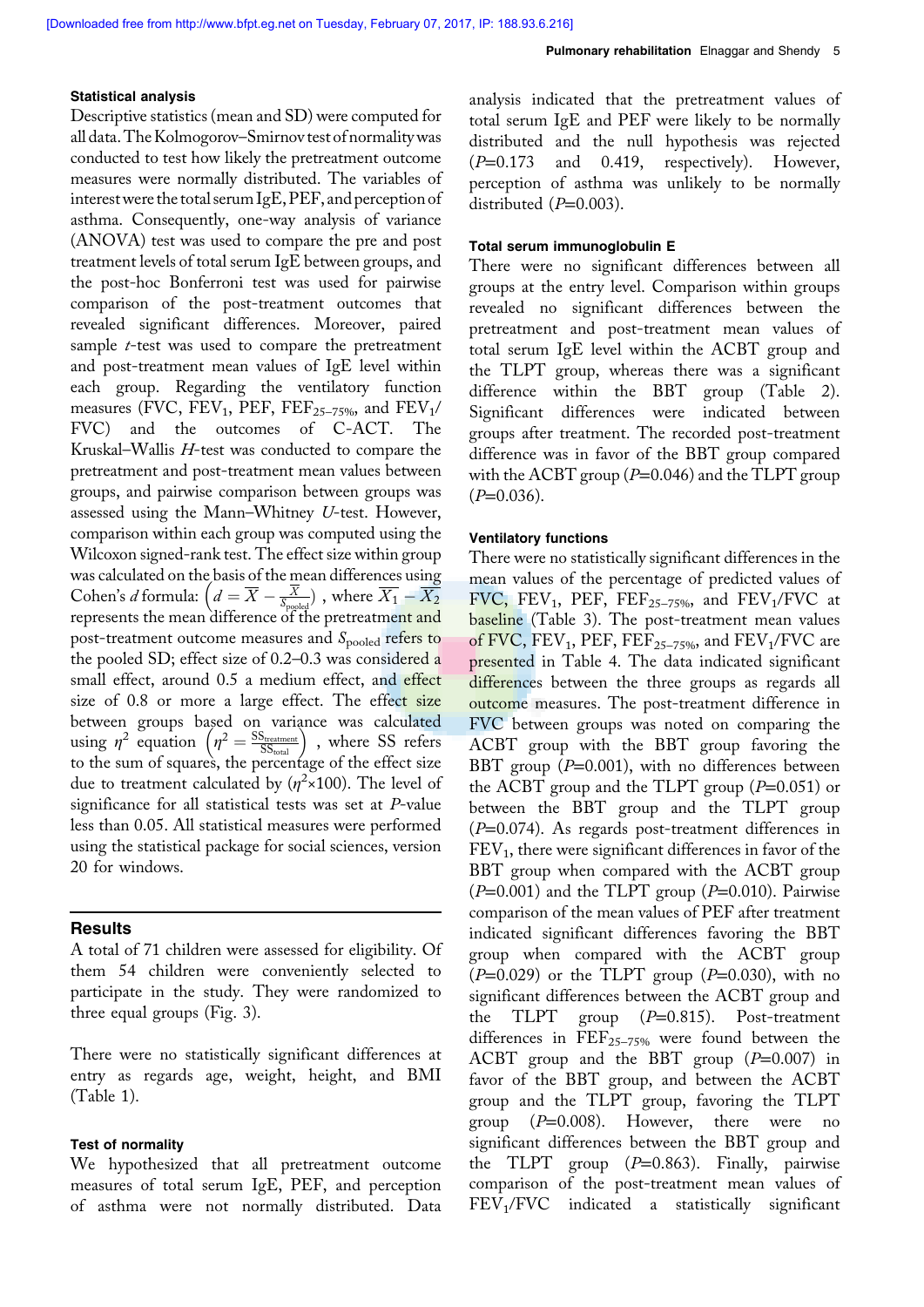## [Downloaded free from http://www.bfpt.eg.net on Tuesday, February 07, 2017, IP: 188.93.6.216]

#### 6 Bulletin of Faculty of Physical Therapy

## Figure 3



Flow chart of the participants.

|  | Table 1 Demographic data of all participants |  |  |
|--|----------------------------------------------|--|--|
|--|----------------------------------------------|--|--|

|             | ACBT group       | BBT group        | TLPT group        | P-value | F-value | Significance |
|-------------|------------------|------------------|-------------------|---------|---------|--------------|
| Age (years) | $10.61 \pm 2.03$ | 11.06±2.04       | 11.56±1.82        | 0.362   | 1.037   | ΝS           |
| Weight (kg) | $37.55 \pm 4.22$ | $38.22 \pm 3.50$ | $37.89 \pm 6.97$  | 0.927   | 0.076   | <b>NS</b>    |
| Height (cm) | 138.22±6.30      | 136.94±3.96      | $140.11 \pm 5.09$ | 0.196   | 1.684   | <b>NS</b>    |
| <b>BMI</b>  | 19.61±1.46       | $20.40 \pm 1.73$ | $19.24 \pm 2.74$  | 0.232   | .506    | ΝS           |

ACBT, active cycle of breathing technique; BBT, Buteyko breathing technique; NS, nonsignificant; TLPT, thoracic lymphatic pump technique.

difference between the ACBT group and the BBT group ( $P=0.011$ ) in favor of the BBT group. However, no differences were found between the ACBT group and the TLPT group  $(P=0.078)$  or between the BBT group and the TLPT group  $(P=0.0161)$ .

Comparison of the pretreatment and post-treatment mean values of the outcome measures of the ventilatory

functions (FVC,  $\text{FEV}_1$ ,  $\text{PEF}$ ,  $\text{FEF}_{25-75\%}$ , and  $\text{FEV}_1$ / FVC) revealed no statistically significant differences within the ACBT group, except for FVC outcomes that indicated a significant difference. Moreover, statistically significant differences of all outcome measures of the ventilatory function were reported within the BBT group. In addition, pretreatment and post-treatment outcome measures were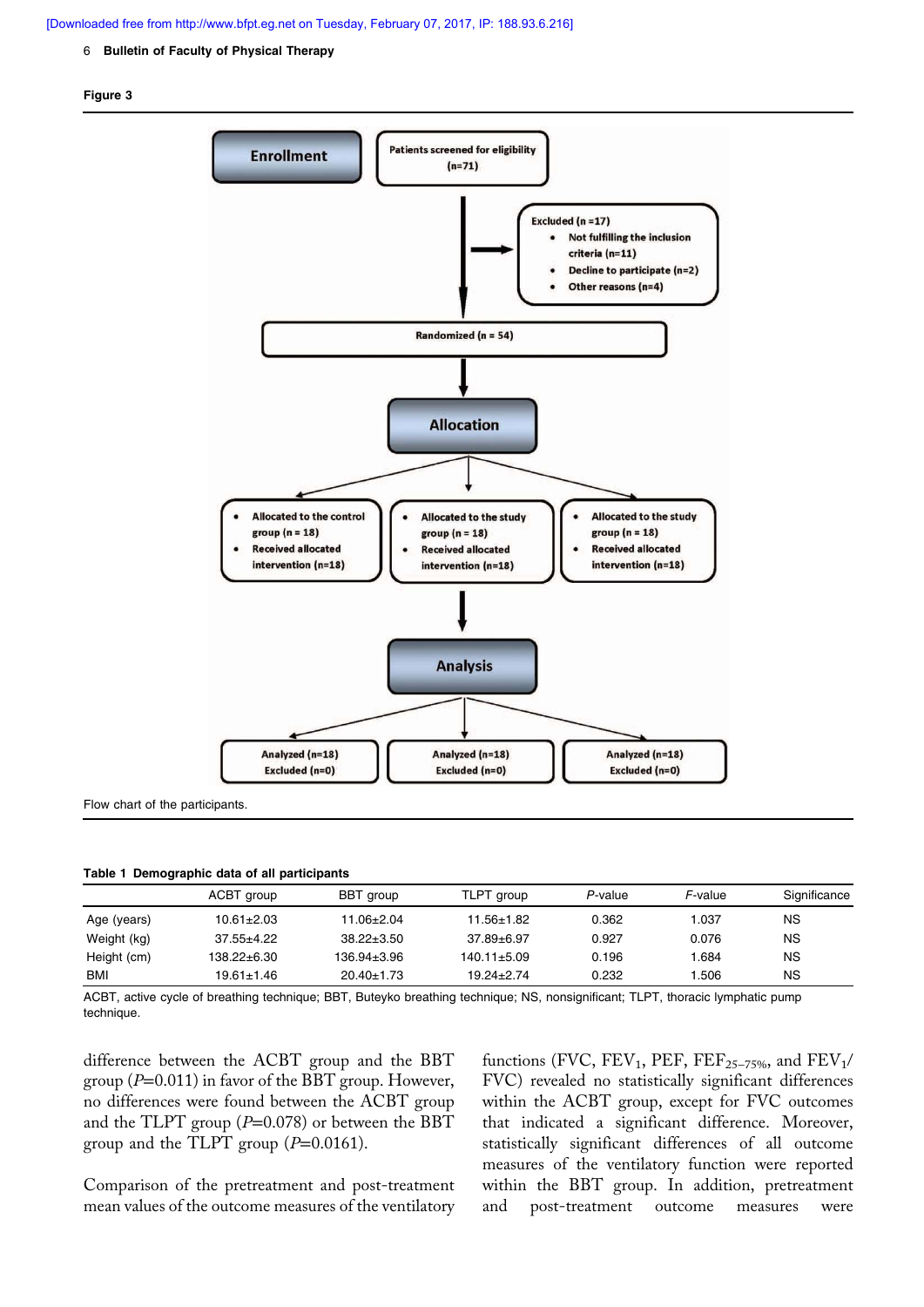#### Table 2 Total serum IgE level (IU/ml) for all groups

|                    | $ACBT$ group $[(95\% \text{ Cl})]$    | BBT group $[X+SD]$ (95%)<br>CI()          | TLPT group $[X \pm SD$ (95%)<br>CI)]      | Р-<br>value | Effect size [%<br>$(\eta^2)]$ | Significance |
|--------------------|---------------------------------------|-------------------------------------------|-------------------------------------------|-------------|-------------------------------|--------------|
| Pretreatment       | 278.67±64.36<br>(246.66-310.67)       | $301.39 \pm 48.69$<br>$(277.17 - 325.60)$ | 270.72±63.66<br>$(239.06 - 302.38)$       | 0.283       |                               | <b>NS</b>    |
| Post-<br>treatment | $256.17 \pm 67.13$<br>(222.78–289.55) | 204.89±39.41<br>(185.29–224.48)           | $258.11 \pm 72.43$<br>$(222.09 - 294.13)$ | 0.018       | 14.6 (0.146)                  | S            |
| t-value            | 1.633                                 | 8.018                                     | 1.103                                     |             |                               |              |
| P-value            | 0.121                                 | $<$ 0.0001                                | 0.285                                     |             |                               |              |
| Effect size<br>(d) |                                       | 1.89                                      |                                           |             |                               |              |
| Significance       | <b>NS</b>                             | S                                         | NS.                                       |             |                               |              |

ACBT, active cycle of breathing technique; BBT, Buteyko breathing technique; CI, confidence interval; d, Cohen's effect size for paired sample; Ig, immunoglobulin; NS, nonsignificant; S, significant; TLPT, thoracic lymphatic pump technique.

#### Table 3 Pretreatment mean values of ventilatory function (% of predicted values) for the three groups

|                       | ACBT group $[\overline{X} \pm SD$ (95% CI)] | BBT group $[\overline{X} \pm SD$ (95% CI)] | TLPT group $[\overline{X} \pm SD$ (95% CI)] | P-value | Significance |
|-----------------------|---------------------------------------------|--------------------------------------------|---------------------------------------------|---------|--------------|
| FVC%                  | 69.83±6.57 (66.56-73.10)                    | 72.06±5.29 (69.42-74.69)                   | 73.500±4.05 (71.48-75.51)                   | 0.109   | NS.          |
| FEV <sub>1</sub> %    | $51.06 \pm 6.08$ (48.03-54.8)               | 52.17±6.96 (48.70-55.63)                   | 52.44±6.68 (49.12-55.77)                    | 0.785   | NS.          |
| PEF%                  | 66.44±4.78 (64.07-68.82)                    | $64.61 \pm 7.63$ (60.81-68.41)             | $61.44 \pm 7.37$ (57.78-65.11)              | 0.463   | NS.          |
| $FEF_{25-75\%}$       | $63.78 \pm 7.78$ (59.91-67.65)              | 65.61±4.74 (63.25-67.97)                   | 66.94±6.72 (63.60-70.28)                    | 0.456   | NS.          |
| FEV <sub>1</sub> /FVC | $70.11 \pm 8.09$ (66.09-74.14)              | 72.50±8.77 (68.14-76.86)                   | 71.22±6.79 (67.75-74.69)                    | 0.797   | NS.          |

ACBT, active cycle of breathing technique; BBT, Buteyko breathing technique; CI, confidence interval; FEF, forced expiratory flow; FEV1, forced expiratory volume in the first second; FVC, forced vital capacity; NS, nonsignificant; PEF, peak expiratory flow; TLPT, thoracic lymphatic pump technique.

|                          | ACBT group $\overline{X}$ ± SD (95%)<br>$CI$ ) | BBT group $\sqrt{X}$ + SD (95%)<br>$CI$ ] | <b>TLPT</b> group $\overline{X}$ $\pm$ SD (95%)<br>CI <sub>2</sub> | P-<br>value | Effect size [%<br>$(\eta^2)$ ] | Significance |
|--------------------------|------------------------------------------------|-------------------------------------------|--------------------------------------------------------------------|-------------|--------------------------------|--------------|
| FVC%                     | 72.67±4.24<br>(70.56–74.77)                    | 78.67±3.60<br>$(76.88 - 80.46)$           | 75.89±4.56<br>$(73.62 - 78.16)$                                    | 0.001       | 26.9 (0.269)                   | S            |
| FEV <sub>1</sub> %       | $52.33\pm6.70$ (49.00-55.66)                   | 62.06±4.71<br>$(59.41 - 64.70)$           | 57.39±4.62<br>$(55.09 - 59.68)$                                    | 0.001       | 34.6 (0.346)                   | S            |
| PEF%                     | 68.28±5.33 (65.62-73.93)                       | 71.44±8.86<br>$(67.04 - 75.85)$           | 65.44±5.97<br>$(62.47 - 68.41)$                                    | 0.042       | 18.4 (0.184)                   | S            |
| $\mathsf{FEF}_{25-75\%}$ | 66.28±8.47 (62.06-70.49)                       | 73.11±6.67<br>$(69.79 - 76.43)$           | $72.11 \pm 7.01$<br>$(68.62 - 75.60)$                              | 0.010       | 14.8 (0.148)                   | S            |
| FEV <sub>1</sub> /FVC    | 71.50±9.52 (66.76-76.23)                       | 78.83±5.60<br>(76.05–81.62)               | 75.500±5.16<br>$(72.93 - 87.06)$                                   | 0.010       | 16.1(0.161)                    | S            |

ACBT, active cycle of breathing technique; BBT, Buteyko breathing technique; CI, confidence interval; FEF, forced expiratory flow;  $\eta^2$ , effect size; FEV<sub>1</sub>, forced expiratory volume in the first second; FVC, forced vital capacity; PEF, peak expiratory flow; S, significant; TLPT, thoracic lymphatic pump technique.

significantly different within the TLPT group with the exception of  $\text{FEF}_{25-75\%}$  (Table 5).

## Childhood asthma control test

No significant differences were identified between all groups at baseline. On comparing the pretreatment and post-treatment mean values of C-ACT scores within groups, there was no statistically significant difference within the ACBT group, whereas there were significant differences within the BBT group and the TLPT group (Table 6). Significant differences were indicated between groups after treatment. The recorded posttreatment differences were found between the ACBT group and the BBT group in favor of the BBT group (P=0.017). However, no statistically significant differences were indicated between the ACBT group and the TLPT group or between the BBT group and the TLPT group  $(P>0.05)$ .

# **Discussion**

This study demonstrated that the BBT and the TLPT can effectively improve the total serum IgE, the ventilatory function in terms of  $\text{FVC}, \text{FEV}_1, \text{PEF},$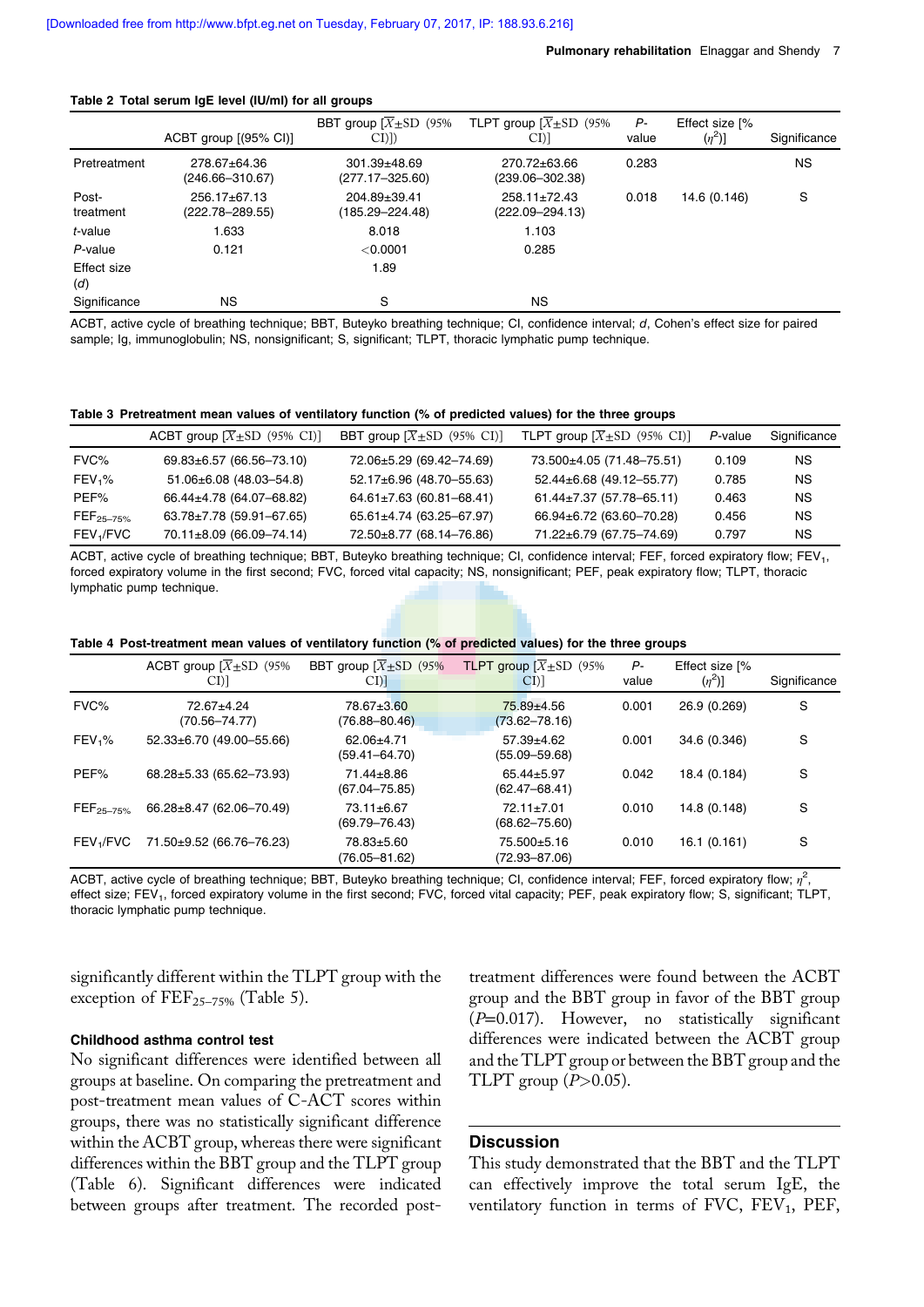#### 8 Bulletin of Faculty of Physical Therapy

#### Table 5 The mean values of ventilatory function (% of predicted values) within the three groups

|              | FVC%                | $FEV1$ %            | PEF%                | $FEF_{25-75\%}$     | FEV <sub>1</sub> /FVC |
|--------------|---------------------|---------------------|---------------------|---------------------|-----------------------|
| ACBT group   |                     |                     |                     |                     |                       |
| Pre          | 69.83±6.57          | $51.06 \pm 6.08$    | 66.44±4.78          | 63.78±7.78          | 70.11±8.09            |
| Post         | 72.67±4.24          | $52.33 \pm 6.70$    | 64.67±6.03          | 68.28±5.33          | 71.50±9.52            |
| P-value      | 0.021               | 0.462               | 0.154               | 0.176               | 0.932                 |
| $Z$ -value   | $-2.315$            | $-0.736$            | $-1.426$            | $-1.353$            | $<$ 0.0001            |
| Significance | <b>NS</b>           | <b>NS</b>           | <b>NS</b>           | <b>NS</b>           | <b>NS</b>             |
| BBT group    |                     |                     |                     |                     |                       |
| Pre          | 72.06±5.29          | 52.17±6.96          | $64.61 \pm 7.63$    | $65.61 \pm 4.74$    | 72.50±8.77            |
| Post         | 78.67±3.60          | 62.06±4.71          | 71.44±8.86          | 73.11±6.67          | 78.83±5.60            |
| $P$ -value   | 0.001               | 0.001               | 0.014               | 0.001               | 0.034                 |
| Z-value      | $-3.340$            | $-3.196$            | $-2.462$            | $-3.182$            | $-2.115$              |
| $d$ (95% CI) | $1.28(0.70 - 2.16)$ | $1.15(0.81 - 2.31)$ | $0.84(0.19 - 1.56)$ | $1.04(0.55 - 1.98)$ | $0.72(0.16 - 1.52)$   |
| Significance | S                   | S                   | S                   | S                   | S                     |
| TLPT group   |                     |                     |                     |                     |                       |
| Pre          | 73.50±4.05          | $52.44 \pm 6.68$    | $61.44 \pm 7.37$    | 66.94±6.72          | 71.22±6.79            |
| Post         | 75.89±4.56          | $57.39 + 4.62$      | 65.44±5.97          | 72.11±7.01          | 75.500±5.16           |
| P-value      | 0.013               | 0.004               | 0.033               | 0.081               | 0.029                 |
| $Z$ -value   | $-2.471$            | $-2.858$            | $-2.133$            | $-1.748$            | $-2.179$              |
| d (95% CI)   | $0.59(0.12 - 1.21)$ | $0.87(0.16 - 1.52)$ | $0.63(0.01 - 1.35)$ | $0.51(0.06 - 1.41)$ | $0.58(0.01 - 1.35)$   |
| Significance | S                   | S                   | S                   | S                   | S                     |

ACBT, active cycle of breathing technique; BBT, Buteyko breathing technique; CI, confidence interval; d, (Cohen's d) effect size; FEF, forced expiratory flow; FEV<sub>1</sub>, forced expiratory volume in the first second; FVC, forced vital capacity; NS, nonsignificant; PEF, peak expiratory flow; S, significant; TLPT, thoracic lymphatic pump technique.

|  | Table 6 Pretreatment and post-treatment mean values of the childhood asthma control test for the three groups |
|--|---------------------------------------------------------------------------------------------------------------|
|--|---------------------------------------------------------------------------------------------------------------|

|                | ACBT group       | BBT group        | <b>TLPT</b> group | P-value | Significance |
|----------------|------------------|------------------|-------------------|---------|--------------|
| Pretreatment   | $13.67 \pm 3.31$ | $14.67 \pm 2.66$ | $12.78 \pm 3.29$  | 0.156   | NS.          |
| Post-treatment | 15.06±4.11       | $18.44 \pm 4.08$ | $16.11 \pm 3.89$  | 0.017   | S            |
| Z-value        | $-1.382$         | $-2.908$         | $-2.709$          |         |              |
| P-value        | 0.167            | 0.004            | 0.007             |         |              |
| Significance   | NS               | S                | S                 |         |              |

ACBT, active cycle of breathing technique; BBT, Buteyko breathing technique; NS, nonsignificant; S, significant; TLPT, thoracic lymphatic pump technique.

 $FEF_{25-75\%}$  and  $FEV_1/FVC$ , and  $C\text{-}ACT$  scores in children with bronchial asthma. However, Buteyko breathing was more significantly effective compared with the TLPT. Furthermore, the ACBT failed to elicit improvement in the total serum IgE, the ventilatory function, or the C-ACT scores in children with mild-to-moderate bronchial asthma.

Even though no previous studies exactly reported why the Buteyko breathing is so effective in the treatment of asthma, it is believed that chronic hyperventilation results in loss of  $CO<sub>2</sub>$  from the lung and the blood and the  $CO<sub>2</sub>$  deficits disturb the acid–base balance, causing bronchoconstriction, vasoconstriction, and poor oxygenation. The breath hold technique in Buteyko breathing raises the  $\mathrm{CO}_2$  levels and reverses the bronchoconstriction [30]. There are other possible multidimensional mechanisms for Buteyko breathing. Biochemically, breathing through the nose carries a

large amount of the nitric oxide formed at the paranasal sinuses to the lungs. It plays significant physiological roles, such as bronchodilation, vasodilatation, immune response, and oxygen transport [31]. Composition of the surfactants that are known to be a smooth muscle relaxant have beneficial effects on lung inflammation and immunity can be changed by the pattern of Buteyko breathing [32]. Biomechanically, patients with asthma are unable to breathe in deeply because of lung hyperinflation that flattens the diaphragm and shortens and reduces its ability to widen and lift the lower rib cage [33]. Thus, the reduction of hyperinflation by means of Buteyko breathing helps the diaphragm to work efficiently, decreases the symptom of breathlessness, and allows the patient to breathe deeply [34]. Moreover, asthmatic patients treated with Buteyko breathing have shown significant improvement because they learned to reduce breathing volume by increasing the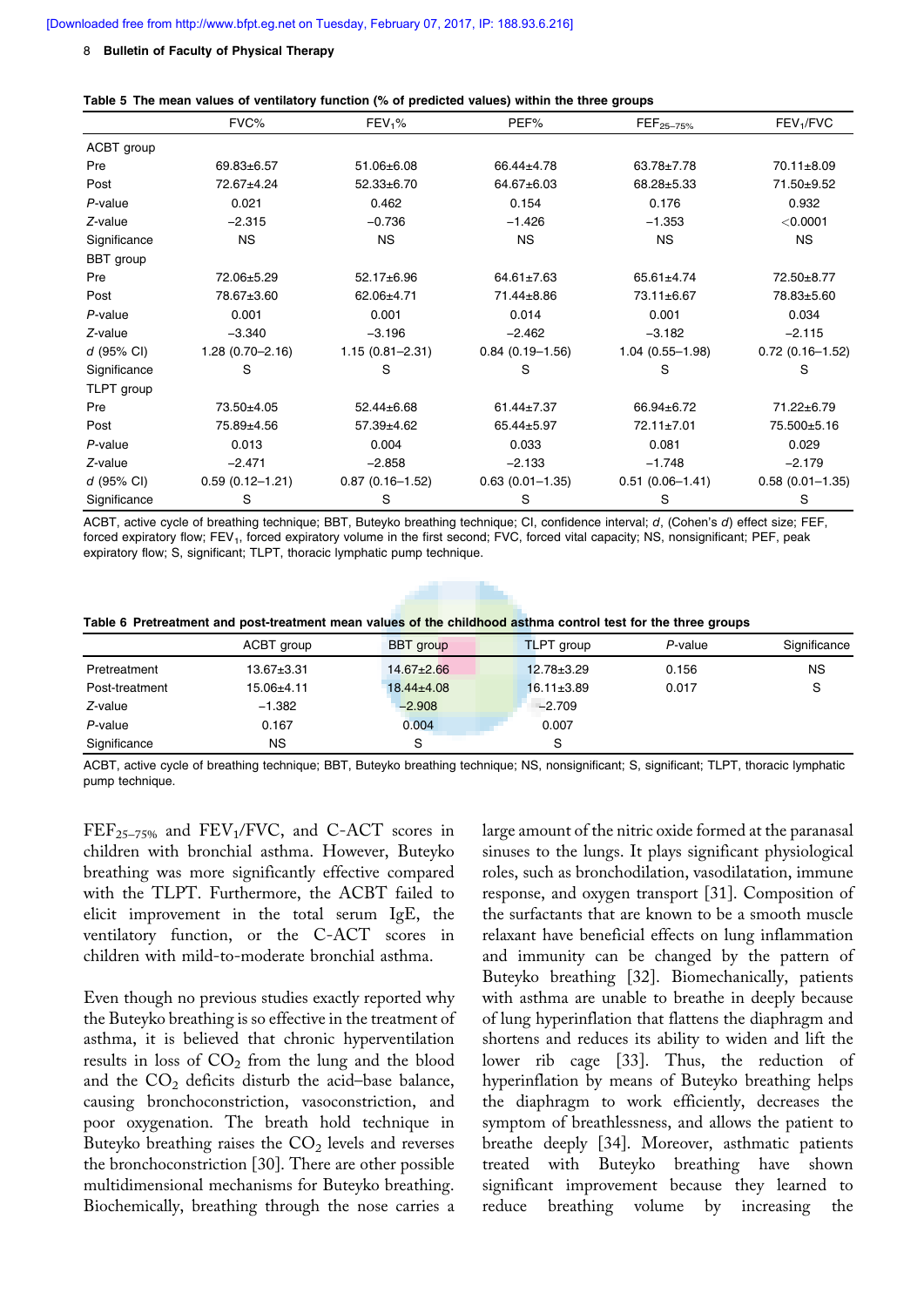abdominal muscle tone and relaxing other breathing muscles, particularly chest and shoulder muscles. Such reduction in the breathing volume helps to reduce the breathing effort, relaxing the respiratory muscles, and improving the diaphragmatic function. Thus, it can reduce the hyperventilation and air trapping in lungs [35,36].

The results of this study are supported by those of Hassan et al. [14], who concluded that Buteyko breathing produces a significant improvement in the daily symptoms and the PEF rate for patients with bronchial asthma. A randomized controlled study by Cowie et al. [37] in Canada indicated that the Buteyko group achieved a good asthma control, which increased from 40% at entry level to 79% at 6 months. Bowler et al. [10] observed improvements in the expiratory flow rates among the participants who were taught Buteyko breathing exercises. Moreover, the results of a study by Prasanna et al. [38] supported the effectiveness of Buteyko breathing exercises for 2 months in terms of expiratory flow rates and asthma control over the traditional treatment methods in newly diagnosed asthmatic patients. Conversely, a study by McHugh et al. [13] recorded no changes in the FEV. Another study claimed that the benefits were not related to changes in ventilation when the BBT was used [39].

In contrast, increased respiratory muscle work and decreased thoracic cage distensibility in asthmatic patients change the total thoracic compliance and decreases the FEV of the lungs [40]. On this basis, the improvement of asthmatic children in the TLPT group could be attributed to the improvement in chest expansion and blood flow throughout the lung when they were treated with the TLPT. The TLPT helps to flatten the diaphragm during inspiration and drops the intrathoracic pressure, enhancing the lymphatic flow, which is important for optimal lung function [23,41]. However, very few research studies have demonstrated the effects of TLPT in the treatment of children with bronchial asthma. Therefore, further investigations into the benefits of this technique incorporating the long-term effects in the treatment of children with mild, moderate, or severe asthma and larger sample sizes would be advisable to support the outcomes of this study.

However, our study has some potential limitations, each of which should be considered in the future research studies. Because of the nature of the exercises, it was difficult to blind the physiotherapist who conducted the treatment, and lack of blind

investigation of the ventilatory function was the primary limitation. In addition, the sample size was convenient instead of being a representative for the whole population and was availability dependent. Furthermore, lack of follow-up to study the longterm effect of the treatment methods is another limitation. Although this study was a randomized controlled trial, the results should be interpreted cautiously because the external validity or the extent to which the results could be generalized might be limited because of the permuted randomization with fixed blocks. Hence, further randomized controlled trials comprising breathing retraining approaches with diverse methodology are needed for clear, thoughtful, and meaningful interpretation of the outcomes and draw a more reasonable, judgmental conclusion about the effects of these respiratory techniques. Despite these limitations, the study has several strengths, including the objective functional assessment of ventilatory function in addition to patient perception to their problem. Moreover, the study tried to associate the functional recovery to the physiological changes by assessing both ventilatory function and total serum IgE. Likewise, treatment of the three groups was provided by an experienced, welltrained physical therapist.

# **Conclusion**

The results of this study indicate that the BBT and the TLPT are more helpful than the active cycle of breathing in the treatment of children with bronchial asthma and Buteyko breathing is potentially more valuable.

Authors' contribution: Ragab K. Elnaggar had full access to all of the data in the study and takes the responsibility for the integrity and accuracy of the data, was involved in all stages of this study (concept and design, study supervision, analysis and interpretation of data, drafting the manuscript and revision); Mohammed A. Shendy: study conduction and supervision, acquisition, analysis and interpretation of data, drafting the manuscript, editing and revision.

## Acknowledgements

The authors express their sincere gratitude for all participants and their guardians. They also thank Patric MacKeown (Clinical Director of the Buteyko Clinic International and Chairman of its Advisory Board, Dublin, Ireland) for his assistance with the Buteyko breathing technique.

# Financial support and sponsorship Nil.